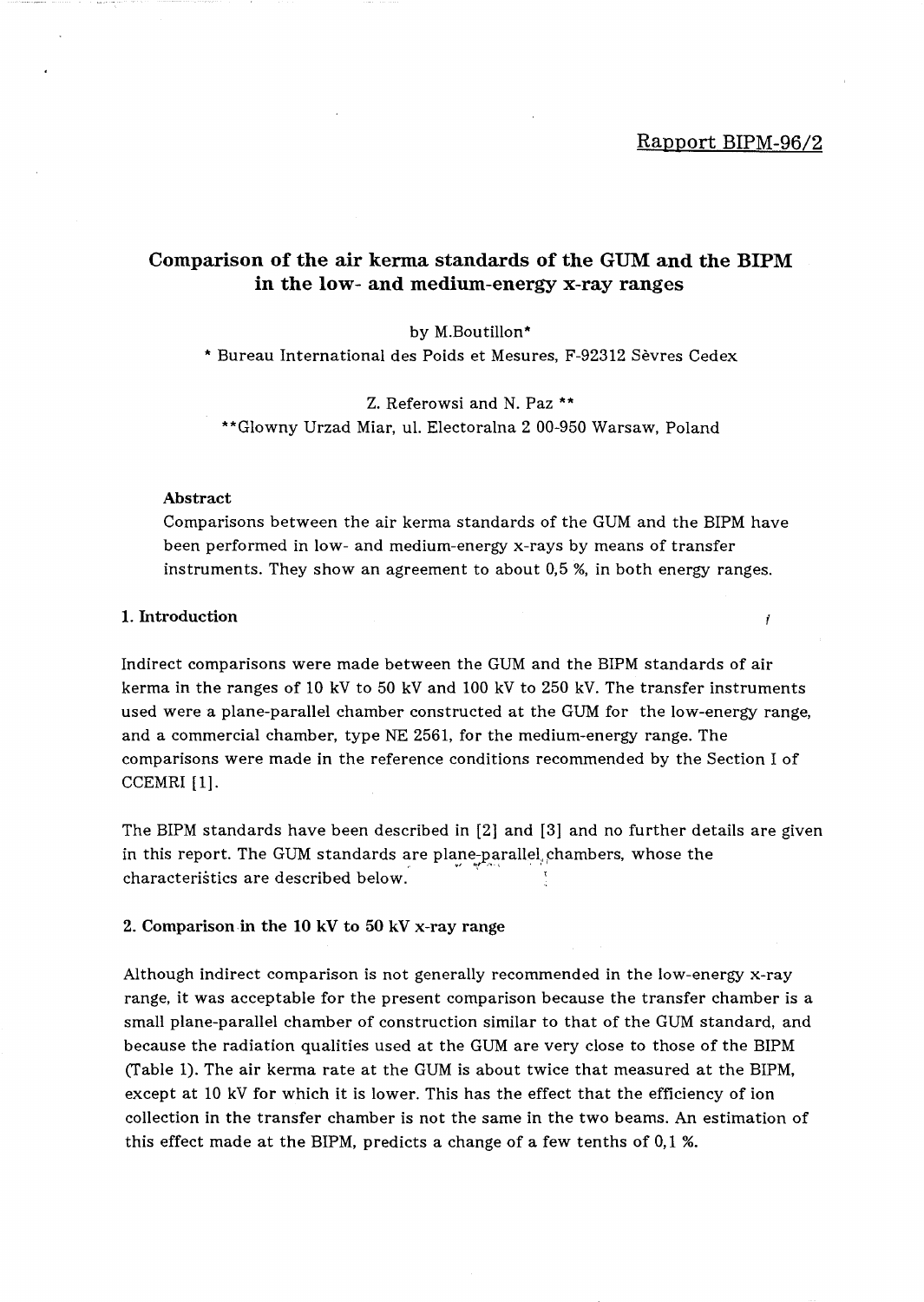| distance between x-ray tube<br>and reference plane P :<br>beam diameter in the plane $P:$ |                           |                  | 50 cm (GUM and BIPM)<br>8,5 cm (GUM) and 9,5 cm (BIPM) |                |                |
|-------------------------------------------------------------------------------------------|---------------------------|------------------|--------------------------------------------------------|----------------|----------------|
| accelerating<br>potential/kV                                                              |                           | 10               | 30                                                     | 50(b)          | $50(a)^{(2)}$  |
| $HVL$ (Al)/mm                                                                             | GUM<br><b>BIPM</b>        | 0,036            | 0,178<br>0,176                                         | 1,007<br>1,021 | 2,304<br>2,257 |
| transmission by 20 µm Al                                                                  |                           |                  |                                                        |                |                |
| BIPM filter C1                                                                            | GUM<br><b>BIPM</b>        | 0,6159<br>0,6151 |                                                        |                |                |
| BIPM filter C16                                                                           | <b>GUM</b><br><b>BIPM</b> | 0.6153<br>0,6147 |                                                        |                |                |
| air attenuation $(1)$                                                                     |                           |                  |                                                        |                |                |
| coefficient/ $10^{-4}$ cm <sup>-1</sup>                                                   | GUM<br>BIPM               | 180<br>179       | 41,7<br>41.5                                           | 9,03<br>9,12   | 4,61<br>4,60   |

### Table 1. Reference qualities used at the GUM and at the BIPM (10 kV to 50 kV)

(1) at 101 325 Pa and 20 ·C

 $(2)$  the most filtered of the two 50 kV radiation qualities

The GUM standard is a plane-parallel chamber with dimensions close to those of the BIPM standard, except that the diameter of the diaphragm is 10 mm at the GUM and 5 mm at the BIPM. Table 2 gives the main characteristics of the GUM standard, its dimensions and correction factors. These factors are very close to those which apply to the BIPM standard.

The transfer chamber used for the comparison has a plate separation of 50 mm and an air-attenuation path-length of 40 mm (Fig. 1). The diaphragm ( $\Phi$  = 10 mm) is fixed on its support, so it was not possible to make an ionometric comparison with the BIPM diaphragm, as is generally done during a comparison of standards in the low-energy xray range. The position of the chamber is easily adjustable in height and direction. It was positioned close to the BIPM standard, on the same lathe bench and its temperature is measured with a thermometer placed on the top of the transfer chamber. The polarization voltage applied was  $+$  2000 V. For the calibration, the x-ray tube was shifted so that the beam axis coincided with that of one chamber or the other. Measurements with the BIPM standard were made immediately before and after the measurements with the transfer chamber, to correct for drift in the x-ray output which still occurs despite the very small variations of the accelerating voltage and x-ray tube current (of the order of  $10^{-4}$ ).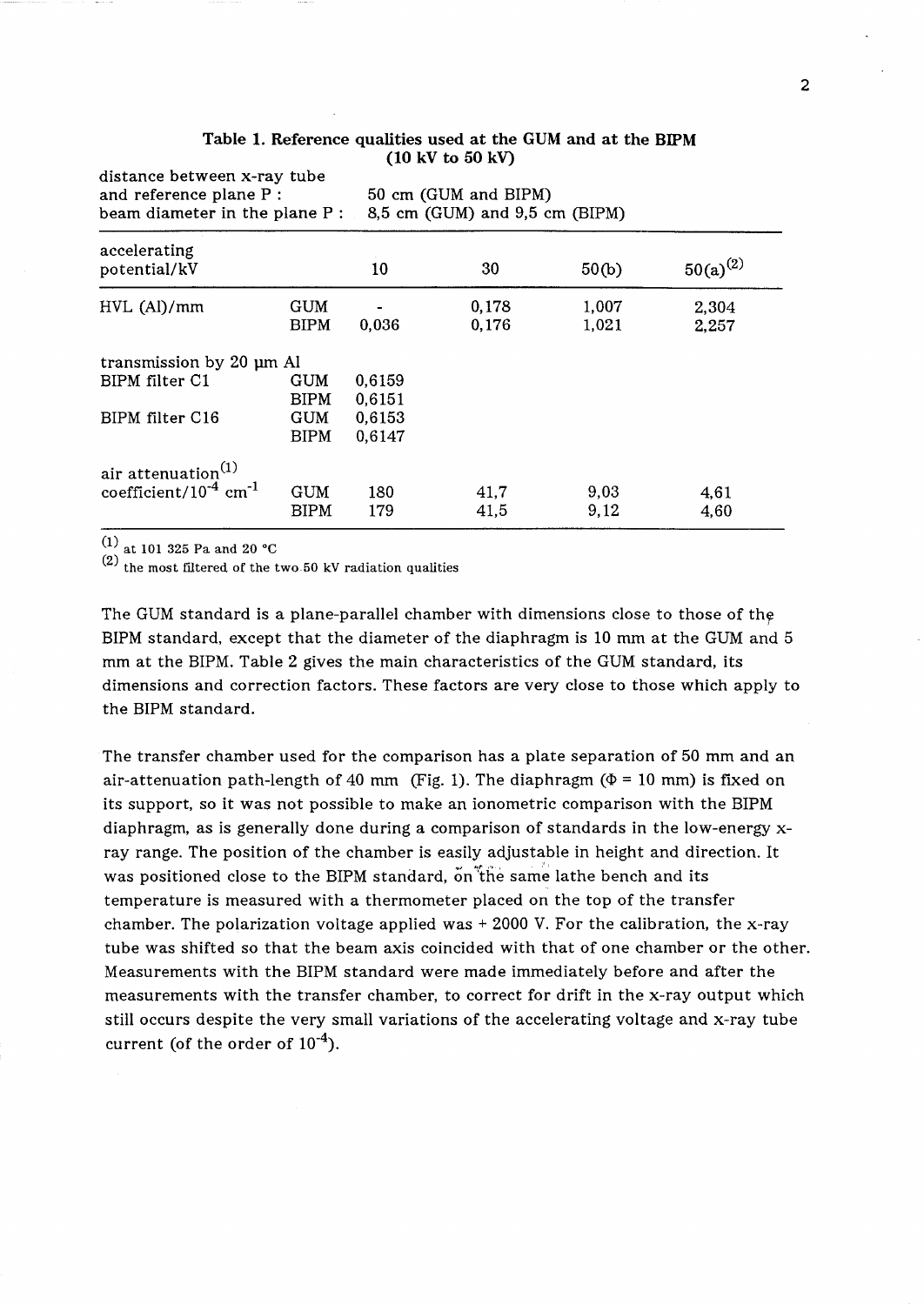|                |                                        | plate separation<br>collecting plate width<br>collecting plate height<br>air path-length<br>diaphragm diameter<br>measuring volume<br>applied voltage |         | $69,87_{5}$<br>mm<br>20,27,3<br>mm<br>$70.41_{\text{g}}$<br>mm<br>102,2<br>mm<br>9,995 <sub>5</sub><br>mm<br>cm <sup>3</sup><br>1,590 <sub>8</sub><br>$\pm$ 4 000<br>v |                    |
|----------------|----------------------------------------|-------------------------------------------------------------------------------------------------------------------------------------------------------|---------|------------------------------------------------------------------------------------------------------------------------------------------------------------------------|--------------------|
|                | correction factors                     | 10 kV                                                                                                                                                 | 30 kV   | 50 kV(b)                                                                                                                                                               | $50 \text{ kV(a)}$ |
| $k_{\rm sc}$   | scattered radiation                    | 0,9938                                                                                                                                                | 0,994 4 | 0,996 0                                                                                                                                                                | 0,996 1            |
| $k_{\rm e}$    | electron loss                          | 1,000 0                                                                                                                                               | 1,000 0 | 1,000 1                                                                                                                                                                | 1,0003             |
| $k_{\rm a}$    | air attenuation $(1)$                  | 1,202 5                                                                                                                                               | 1,043 6 | 1,009 3                                                                                                                                                                | 1,0047             |
| $k_{\rm s}$    | recombination loss                     | 1,000 0                                                                                                                                               | 1,000 4 | 1,000 2                                                                                                                                                                | 1,0001             |
| $k_{\rm d}$    | field distortion                       | 1,0000                                                                                                                                                | 1,0000  | 1,000 0                                                                                                                                                                | 1,0000             |
| k <sub>1</sub> | transmission through<br>diaphragm edge | 1,000 0                                                                                                                                               | 0,9999  | 0,9999                                                                                                                                                                 | 0,9998             |
| $k_{\rm p}$    | transmission through<br>standard walls | 1,0000                                                                                                                                                | 1,0000  | 1,0000                                                                                                                                                                 | 1,0000             |
| $k_{\rm h}$    | humidity                               | 0.998                                                                                                                                                 | 0.998   | 0,998                                                                                                                                                                  | 0,998              |
| $k_{\rm f}$    | polarity effect                        | 0,9997                                                                                                                                                | 0,999 3 | 0,9993                                                                                                                                                                 | 0,999 2            |

# Table 2. Main dimensions of the GUM standard (10 kV to 50 kV) and correction factors

 $(1)$  at 101 325 Pa and 20 °C

The transfer chamber was calibrated at the qualities given in Table 1, the calibration factor  $M$  being given by

$$
M = K_{\nu} / J_{\text{trans}} \rightarrow 1
$$

where K is the air kerma rate measured with the BIPM standard and  $I_{trans}$  is the ionization current measured by the transfer chamber with the BIPM electrometer, normalized to reference conditions (20 °C, 101 325 Pa). The term  $I_{trans}$  is corrected for the recombination loss and for the air attenuation on the depth of air between the xray tube and the centre of the measuring volume in excess of 59,4 g  $cm<sup>-2</sup>$ .

The transfer chamber was irradiated for half an hour before each calibration to reduce drift. The leakage current did not exceed 2  $10^{-4}$  in relative value in most cases and an appropriate correction was made. Once the chamber was stabilized, the standard deviation for a series of five measurements was in the range 0,01 % to 0,05 %, depending on the radiation quality. The total uncertainty of  $M$  is estimated to be 0,20 % at the BIPM and 0,26 % at the GUM.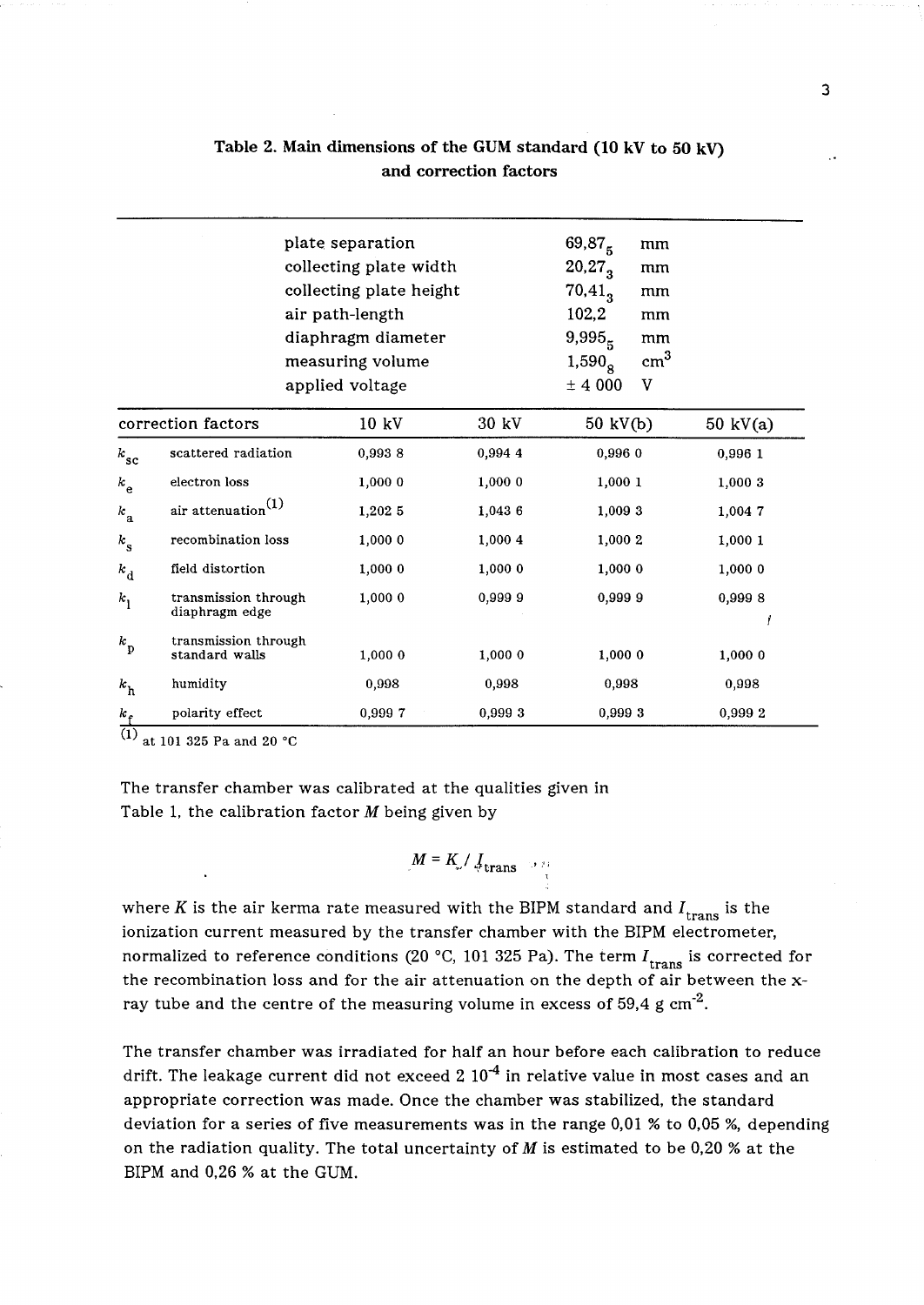The transfer chamber was calibrated at the GUM at all reference qualities before and after its calibration at the BIPM . The difference found was less than 0,1 %, at each radiation quality and is compatible with the statistical uncertainty. This result confirms the high stability of the transfer chamber and excludes the possibility of damage during its transport to and from the BIPM.

The results of this indirect comparison are given in Table 3. The two determinations of *M*, obtained at the GUM and the BIPM, agree to about 0,3 % at all radiation qualities. This is an excellent result in view of the estimated uncertainties. A small improvement of about 0,04 % could be made, by taking into account the initial recombination in the GUM standard which has been neglected. It is interesting to note that the variation of M between 10 kV and 50 kV(a), about 1 %, is of the same order of magnitude as that expected from photon scattering and electron loss in the transfer chamber. Indeed, a rough estimate from the results given in Table 3 of [2] suggests a difference in chamber response of about 0,7 % between the two qualities. A more accurate calculation would be a powerful verification of the determination of the correction factors  $k_{\rm sc}$  and  $k_{\rm e}$  used for small sized standards.

For comparison, the present results are shown in Fig. 2, together with those of other laboratories. The overall agreement between the various standards is about  $0.8 \times 10^{-1}$ 

| relative uncertainty of $M_{\text{BIPM}}$ :<br>uncertainty of $M_{\rm GUM}^{}/M_{\rm BIPM}^{ }$ : | <b>UUM</b>                                          | 0,20%<br>0,33 %                                                  |                                                    |                                  |
|---------------------------------------------------------------------------------------------------|-----------------------------------------------------|------------------------------------------------------------------|----------------------------------------------------|----------------------------------|
| accelerating<br>potential<br>/kV                                                                  | $M_{\text{GUM}}^{(1)}$<br>/Gy $\mu$ C <sup>-1</sup> | $M_{\text{GUM}}^{(2)}$<br>/Gy $\mu$ C <sup>3</sup> $\forall$ and | $M_{\text{BIPM}}$<br>$\gamma G$ y µC <sup>-1</sup> | $M_{\text{GUM}}/M_{\text{BIPM}}$ |
| 10                                                                                                |                                                     | 14,050                                                           | 14,102                                             | 0,996 3                          |
| 30                                                                                                | 14,059                                              | 14,066                                                           | 14,101                                             | 0,9973                           |
| 50(b)                                                                                             | 14,126                                              | 14,128                                                           | 14,173                                             | 0,9968                           |
| 50(a)                                                                                             | 14,221                                              | 14.216                                                           | 14,251                                             | 0,9977                           |

# Table 3. Comparison results in the low x-ray range (10 kV to 50 kV)

(1) values measured at the GUM before the comparison and (2) afterwards

relative uncertainty of  $M_{\text{CHM}}$   $\therefore$  0,26 %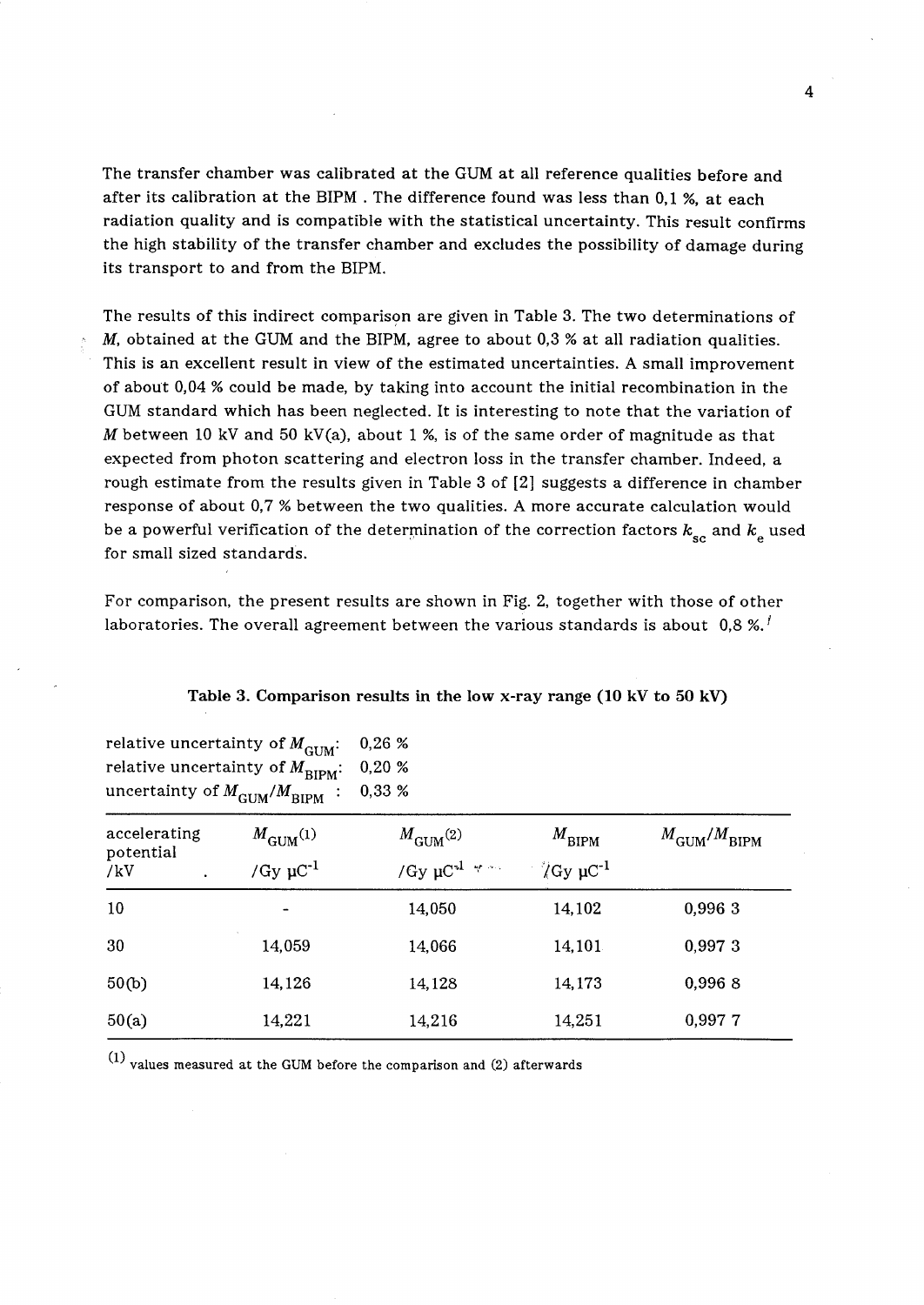#### 3. Comparison in the medium-energy x-ray range

The GUM standard is a plane-parallel chamber the dimensions of which are larger than those of the BIPM standard. Table 5 gives its main characteristics, dimensions and correction factors. A commercial chamber was used for the indirect comparison in the medium-energy x-ray range. Its calibration factor varies by less than 2 % between 100 kV and 250 kV. Thus, the influence on the chamber response of a difference between the GUM and BIPM spectra can be disregarded. The radiation qualities used at the GUM are very close to those of the BIPM (Table 4). The air kerma rate at the GUM is more than twice that measured at the BIPM. However, this has no significant effect on the fraction of ions not collected in the transfer chamber since this results only from initial recombination for air kerma rates less than 0,5 mGy/s.

| distance between x-ray tube<br>and reference plane P :<br>beam diameter in the plane P : |             | 100 cm (GUM) and 120 cm (BIPM)<br>6,0 cm (GUM) and $10,5$ cm (BIPM) |       |      |      |  |
|------------------------------------------------------------------------------------------|-------------|---------------------------------------------------------------------|-------|------|------|--|
| accelerating<br>potential/kV                                                             |             | 100                                                                 | 135   | 180  | 250  |  |
| HVL(Cu)/mm                                                                               | <b>GUM</b>  | 0.157                                                               | 0,50  | 1,00 | 2,48 |  |
|                                                                                          | <b>BIPM</b> | 0.148                                                               | 0,494 | 0,99 | 2,50 |  |
| air attenuation <sup>(1)</sup>                                                           | GUM         | 3,44                                                                | 2,33  | 2,02 | 1,67 |  |
| coefficient $/10^{-4}$ cm <sup>-1</sup>                                                  | <b>BIPM</b> | 3,55                                                                | 2,35  | 1.98 | 1,72 |  |

# Table 4. Reference qualities used at the GUM and at the BIPM (100 kV to 250 kV)

 $(1)$  at 101 325 Pa and 20 °C

The transfer chamber was positioned on the same lathe bench as the BIPM standard. For the calibration, the x-ray tube was shifted so that the beam axis coincided with the axis of one chamber or the other. The temperature is measured with a thermometer placed near the transfer chamber and outside the beam. The chamber polarization voltage was + 200 V. Measurements with the BIPM standard were made immediately before and after the measurements with the transfer chamber to correct for possible drift in the x-ray output. The transfer chamber was calibrated at the qualities quoted in Table 4.

The transfer chamber was irradiated for half an hour before each calibration to reduce drift. The leakage current was less than  $4\ 10^{-4}$  in relative value and an appropriate correction was made. The standard deviation for a series of five measurements was about 0,02 %. The uncertainty of M is estimated as 0,22 % at the BIPM and as 0,26 % at the GUM.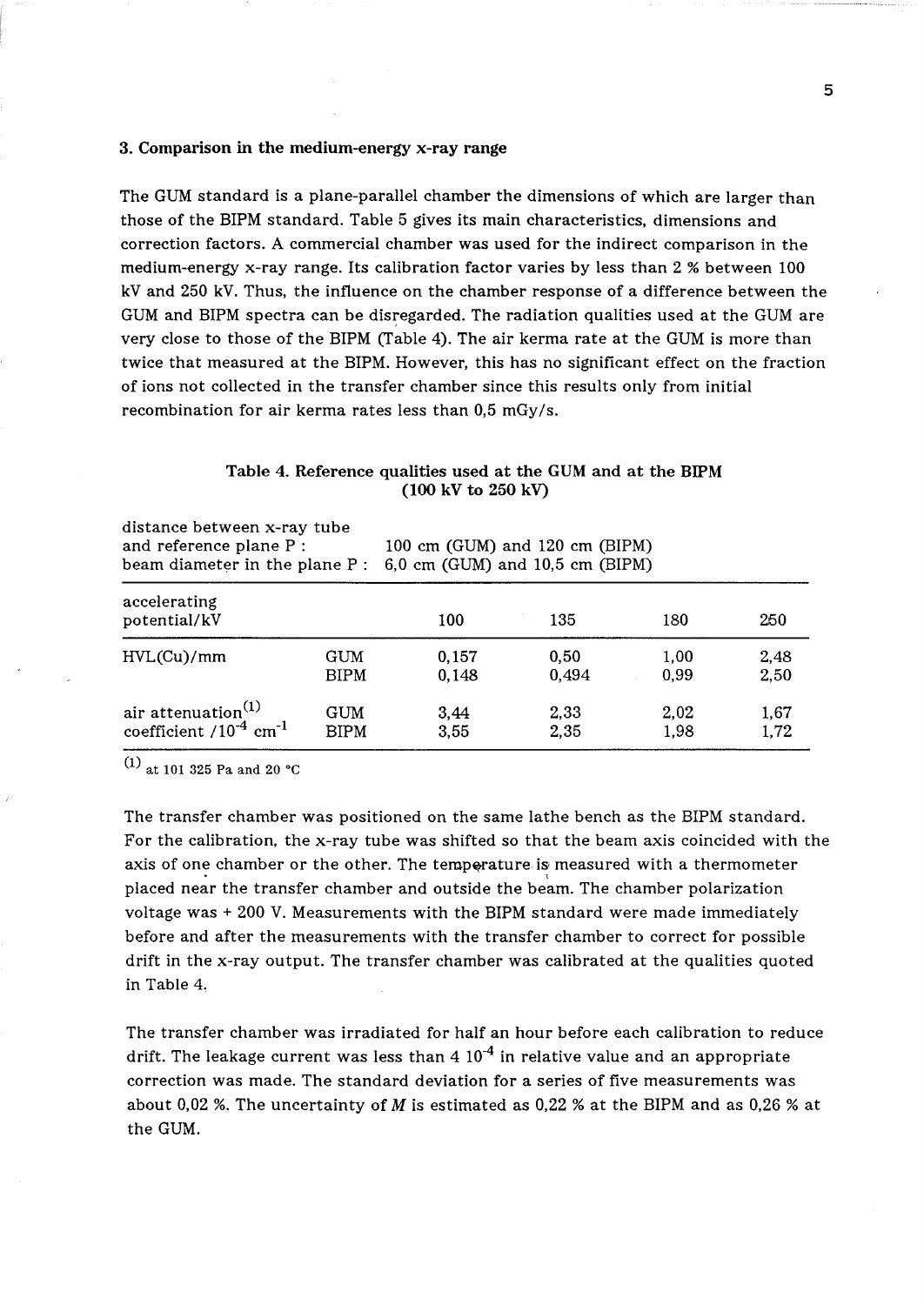| 239,92<br>plate separation/mm<br>99,880<br>collecting plate width/mm<br>280,56<br>collecting plate height/mm<br>393,3<br>air path-length/mm<br>10,278<br>diaphragm diameter/mm<br>measuring volume/cm <sup>3</sup><br>8,287<br>± 5000<br>applied voltage/V<br>180 kV<br>correction factors<br>100 kV<br>135 kV<br>250 kV<br>0,995 0<br>scattered radiation<br>0,993 1<br>0,9943<br>0,995 5<br>$k_{\rm sc}$<br>electron loss<br>1,000 0<br>1,000 5<br>1,001 4<br>1,0030<br>$k_{\rm e}$<br>air attenuation $^{(1)}$<br>1,0136<br>1.009 2<br>1,008 0<br>1,006 6<br>$k_{\rm a}$<br>recombination loss<br>1,000 3<br>1,000 4<br>1,000 6<br>1,000 3<br>$k_{\rm s}$<br>1,0000<br>field distortion<br>1,000 0<br>1,0000<br>1,0000<br>$k_{\rm d}$<br>0,9997<br>0,9996<br>0,999 4<br>0.9992<br>transmission through<br>$k_{1}$<br>diaphragm edge |  |  |  |  |  |  |  |
|----------------------------------------------------------------------------------------------------------------------------------------------------------------------------------------------------------------------------------------------------------------------------------------------------------------------------------------------------------------------------------------------------------------------------------------------------------------------------------------------------------------------------------------------------------------------------------------------------------------------------------------------------------------------------------------------------------------------------------------------------------------------------------------------------------------------------------------|--|--|--|--|--|--|--|
|                                                                                                                                                                                                                                                                                                                                                                                                                                                                                                                                                                                                                                                                                                                                                                                                                                        |  |  |  |  |  |  |  |
|                                                                                                                                                                                                                                                                                                                                                                                                                                                                                                                                                                                                                                                                                                                                                                                                                                        |  |  |  |  |  |  |  |
|                                                                                                                                                                                                                                                                                                                                                                                                                                                                                                                                                                                                                                                                                                                                                                                                                                        |  |  |  |  |  |  |  |
|                                                                                                                                                                                                                                                                                                                                                                                                                                                                                                                                                                                                                                                                                                                                                                                                                                        |  |  |  |  |  |  |  |
|                                                                                                                                                                                                                                                                                                                                                                                                                                                                                                                                                                                                                                                                                                                                                                                                                                        |  |  |  |  |  |  |  |
|                                                                                                                                                                                                                                                                                                                                                                                                                                                                                                                                                                                                                                                                                                                                                                                                                                        |  |  |  |  |  |  |  |
|                                                                                                                                                                                                                                                                                                                                                                                                                                                                                                                                                                                                                                                                                                                                                                                                                                        |  |  |  |  |  |  |  |
|                                                                                                                                                                                                                                                                                                                                                                                                                                                                                                                                                                                                                                                                                                                                                                                                                                        |  |  |  |  |  |  |  |
|                                                                                                                                                                                                                                                                                                                                                                                                                                                                                                                                                                                                                                                                                                                                                                                                                                        |  |  |  |  |  |  |  |
|                                                                                                                                                                                                                                                                                                                                                                                                                                                                                                                                                                                                                                                                                                                                                                                                                                        |  |  |  |  |  |  |  |
|                                                                                                                                                                                                                                                                                                                                                                                                                                                                                                                                                                                                                                                                                                                                                                                                                                        |  |  |  |  |  |  |  |
|                                                                                                                                                                                                                                                                                                                                                                                                                                                                                                                                                                                                                                                                                                                                                                                                                                        |  |  |  |  |  |  |  |
|                                                                                                                                                                                                                                                                                                                                                                                                                                                                                                                                                                                                                                                                                                                                                                                                                                        |  |  |  |  |  |  |  |
|                                                                                                                                                                                                                                                                                                                                                                                                                                                                                                                                                                                                                                                                                                                                                                                                                                        |  |  |  |  |  |  |  |
| transmission through<br>$k_{\rm p}$<br>1,0000<br>1,0000<br>1,0000<br>standard walls<br>1,0000                                                                                                                                                                                                                                                                                                                                                                                                                                                                                                                                                                                                                                                                                                                                          |  |  |  |  |  |  |  |
| 0,998<br>humidity<br>0,998<br>0,998<br>0,998<br>$k_{\rm h}$                                                                                                                                                                                                                                                                                                                                                                                                                                                                                                                                                                                                                                                                                                                                                                            |  |  |  |  |  |  |  |
| 0,9998<br>0,999 7<br>0,999 6<br>0,9997<br>polarity effect<br>$k_{\rm f}$                                                                                                                                                                                                                                                                                                                                                                                                                                                                                                                                                                                                                                                                                                                                                               |  |  |  |  |  |  |  |

# Table 5. Main dimensions of the GUM standard (100 kV to 250 kV) and correction factors

 $(1)$  at 101 325 Pa and 20 °C

The transfer chamber was calibrated at the GUM at all reference qualities, before and after its calibration at the BIPM. The differences found were less than 0,2 % and are compatible with the statistical uncertainty.  $\downarrow$   $\sim$  $1 - 2^{i} i$ 

The results of the comparison are given in Table 6. The difference between  $M_{\text{GUM}}$  and  $M_{\text{BIPM}}$  is very small at 100 kV, less than 1  $\sigma$ , but increases slightly with energy up to about  $2$   $\sigma$ . This variation, although small, may originate in the value attributed to the correction needed for the electron loss. A small improvement to the agreement between the GUM and the BIPM standards, of the order of 0,05 % at 250 kV, could be obtained re-evaluating the factor  $k<sub>p</sub>$  used to correct for the transmission through the diaphragm edge.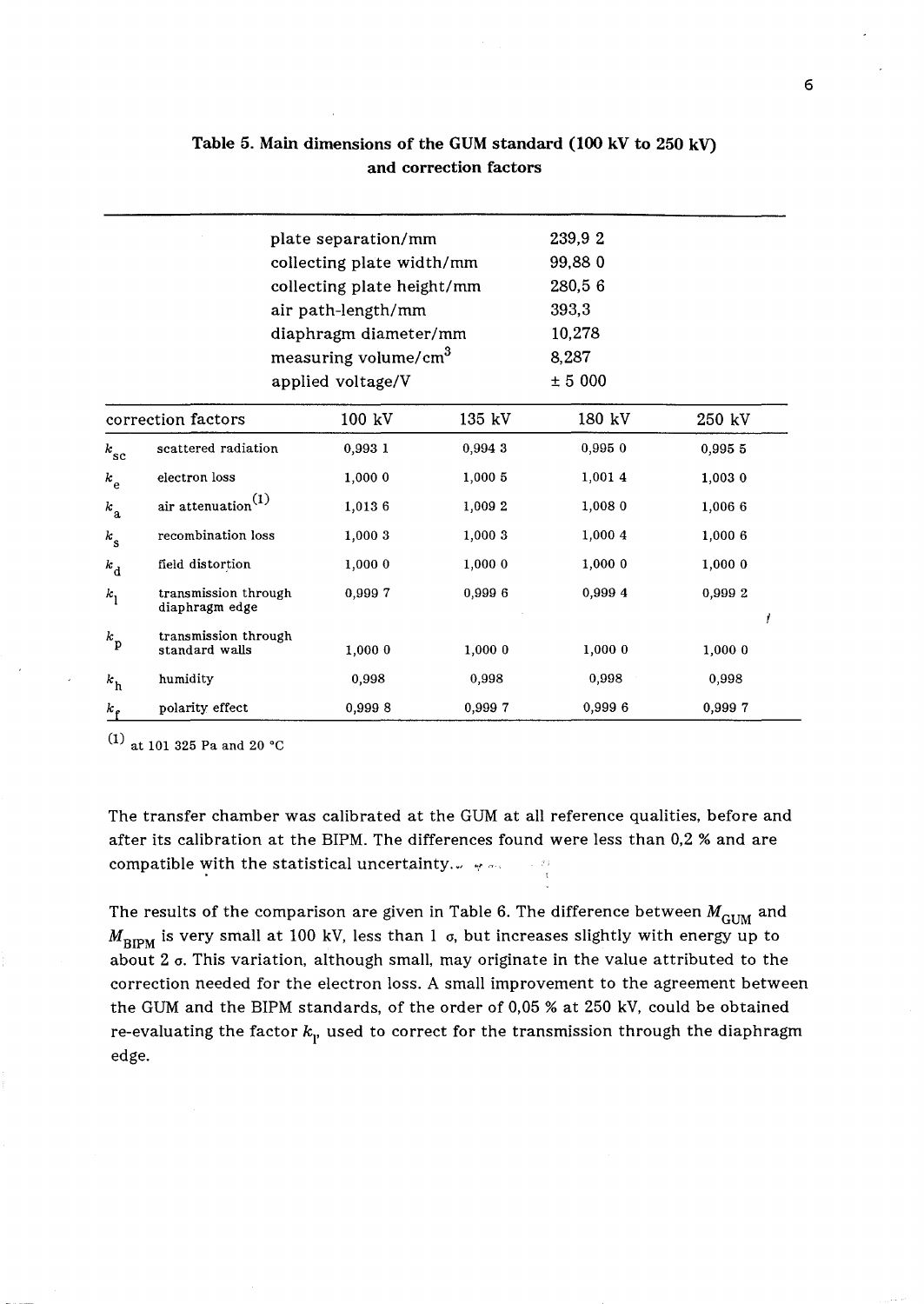# Table 6. Comparison results in the medium-energy x-ray range (100 kV to 250 kV)

|                                  | relative uncertainty of $M^{\rm GUM}$ :<br>relative uncertainty of $M_{\rm BIPM}$ :<br>uncertainty of $M_{\rm GUM}/M_{\rm BIPM}$ : | 0,26 %<br>0,22%<br>0,34%                            |                                                |                                  |
|----------------------------------|------------------------------------------------------------------------------------------------------------------------------------|-----------------------------------------------------|------------------------------------------------|----------------------------------|
| accelerating<br>potential<br>/kV | $M_{\text{GUM}}(1)$<br>/Gy $\mu$ C <sup>-1</sup>                                                                                   | $M_{\text{GUM}}^{(2)}$<br>/Gy $\mu$ C <sup>-1</sup> | $M_{\text{BIPM}}$<br>/Gy $\mu$ C <sup>-1</sup> | $M_{\text{GUM}}/M_{\text{BIPM}}$ |
| 100                              | 92,16                                                                                                                              | 92,00                                               | 92,22                                          | 0,998 5                          |
| 135                              | 92,91                                                                                                                              | 92,70                                               | 93.10                                          | 0,9968                           |
| 180                              | 93,25                                                                                                                              | 93,12                                               | 93,57                                          | 0,9959                           |
| 250                              | 93,64                                                                                                                              | 93,50                                               | 94,09                                          | 0.994 4                          |

(1) values measured at the GUM before the comparison and (2) afterwards

For comparison, the present results are shown in Fig. 3, together with those of other laboratories. The overall agreement between the various standards is about 1,2 %.

## 4. Conclusion

The spread of the results is larger at medium than at low x-ray energies (see Figures 2 and 3). This may be due, at least in part, to the instruments used for indirect comparisons in the medium energy x-ray range. Indeed, laboratories often calibrated these instruments at qualities other than the reference values so that interpolation is necessary, a procedure which increases the uncertainty.

In the low-energy x-ray range, the use of transfer instruments is not recommended and, until now, all comparisons but one were made directly by comparing the standards in the same beam. The present indirect comparison using the GUM transfer instrument gave very good results because it used a free-air chamber similar to a standard, and because the GUM qualities are very close to those of the BIPM.

### References

[1] BIPM, Qualites de rayonnements, in *Com. Cons. Etalons Mes. Ray. Ionisants (Section I),* 1972, 2, R15 (BIPM, F-92312 Sevres CEDEX)

[2] BOUTILLON M., HENRY W.H. and LAMPERTI P.J., Comparison of exposure standards in the 10-50 kV X-ray region, *Metrologia* 5, 1969, pp. 1-11.

[3] BOUTILLON M., Mesure de l'exposition au BIPM dans le domaine des rayons x de 100 a 250 kV, *Rapport BIPM-78/3* (BIPM, F-92312 Sevres CEDEX)

(

(Ja mary 1916)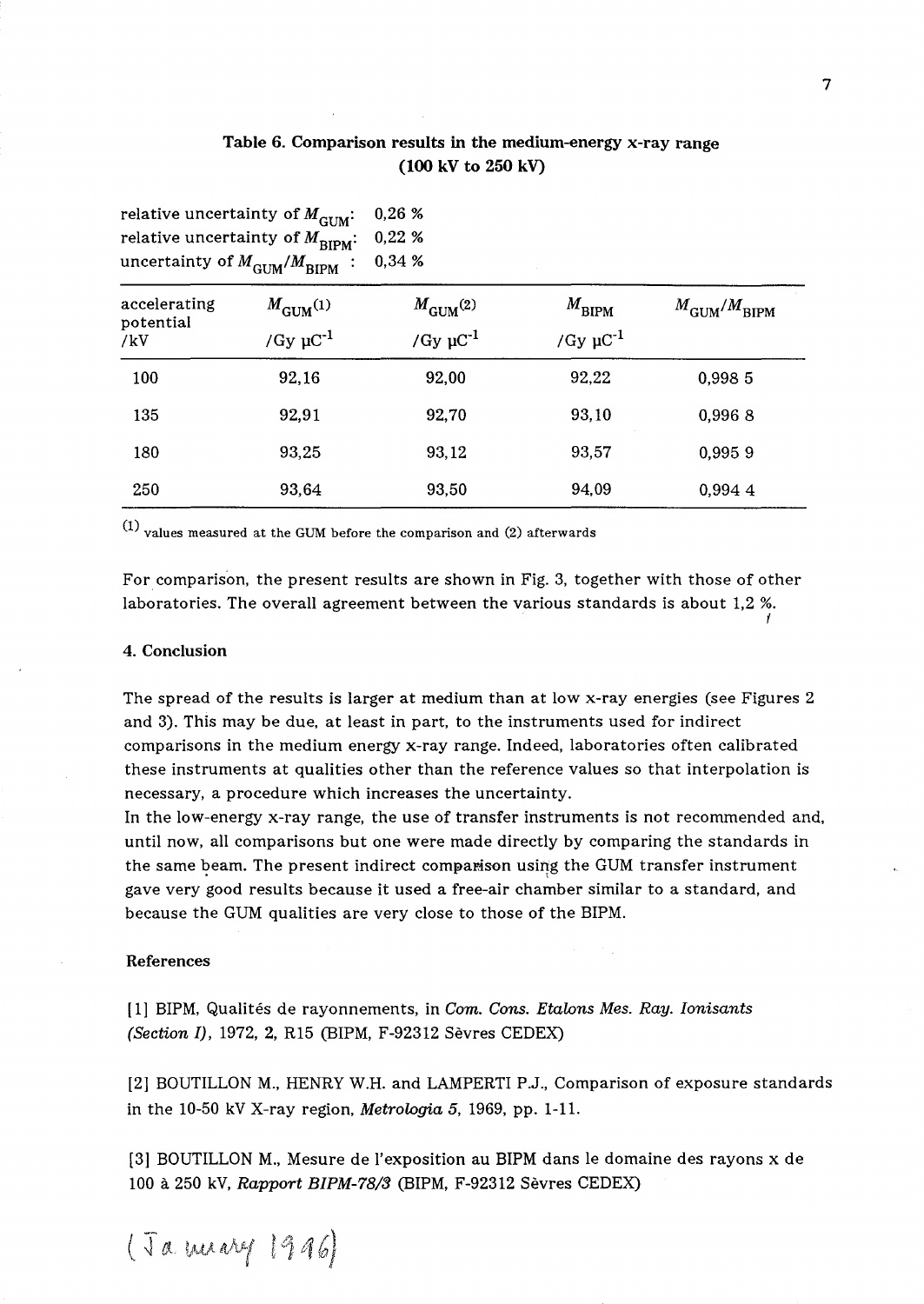

Figure 1. Schematic view of the GUM transfer chamber used for the comparison in the low-energy x-ray range

8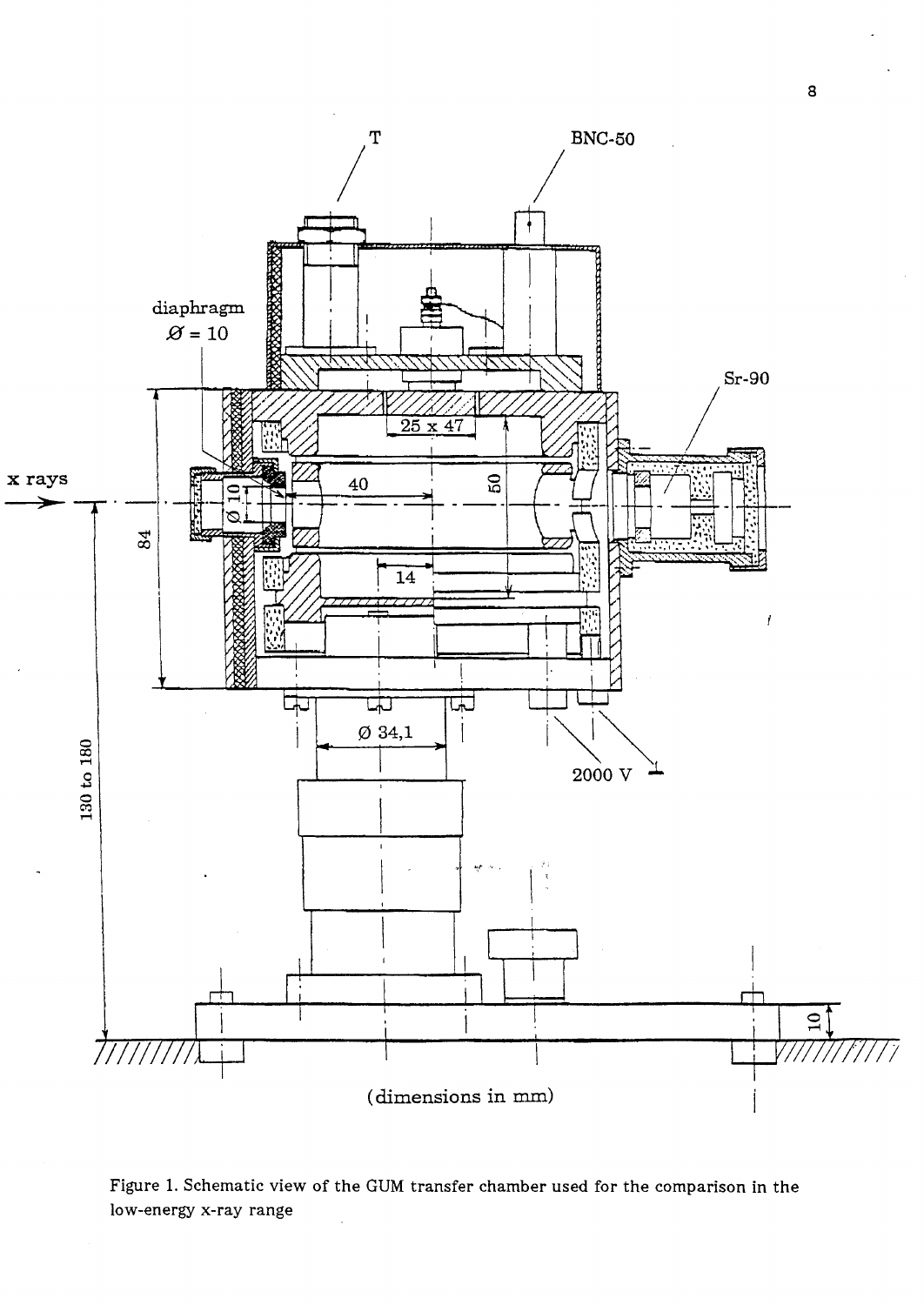

Figure 2. Results of the comparisons of air kerma standards made between the BIPM and several national laboratories, in the low-energy x-ray range